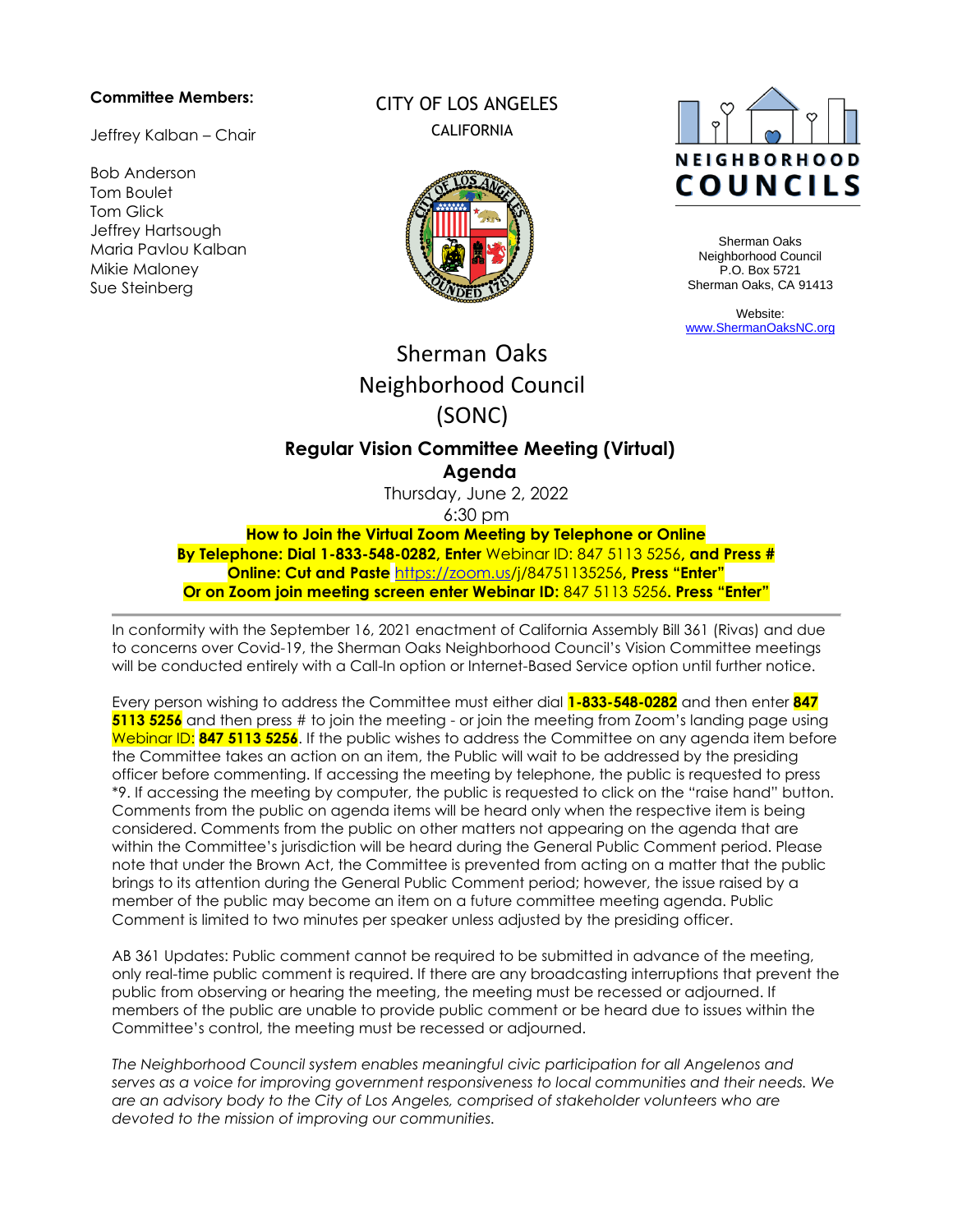Sherman Oaks Neighborhood Council Regular Vision Committee Agenda

#### **Notice to Paid Representatives -**

If you are compensated to monitor, attend, or speak at this meeting, City law may require you to register as a lobbyist and report your activity. See Los Angeles Municipal Code Section 48.01 et seq. More information is available at [ethics.lacity.org/lobbying.](http://ethics.lacity.org/lobbying) For assistance, please contact the Ethics Commission at (213) 978-1960 or [ethics.commission@lacity.org](mailto:ethics.commission@lacity.org)

### AGENDA

- **1.** Call to Order by Jeff Kalban, Chair
- **2.** Roll Call
- **3.** Review and approval of minutes
- **4.** Introduction of elected officials and staff - Questions and answers.
- **5)** Chair's Report

**6a)** Discussion: Housing Element and how it will impact our communities. Link to the Housing Element's Interactive Map:

<https://planning.lacity.org/plans-policies/housing-element-update#maps>

- i.) Discussion
- ii) Public comment
- iii) Committee discussion, possible motion and vote
- **6b)** Discussion: Presentation by Avo Babian: Welcome to Sherman Oaks sign.
	- i.) Discussion
	- ii) Public comment
	- iii) Committee discussion, possible motion and vote

Supporting Documents, pictures, and drawings for the items listed that are received by the committee are posted on our website with the agenda as they become available. Returning items are posted with a previous agenda. Agenda items may be heard out of the listed order.

**7)** Public forum: comments by the public on non-agenda items within the Committee's jurisdiction

- **8)** Committee Business
- **9)** Adjourn

A link to our Vision 2020: <https://drive.google.com/file/d/15mTHr8gvy6sa4T2EZt5HsoKuywjzp3Vn/view>